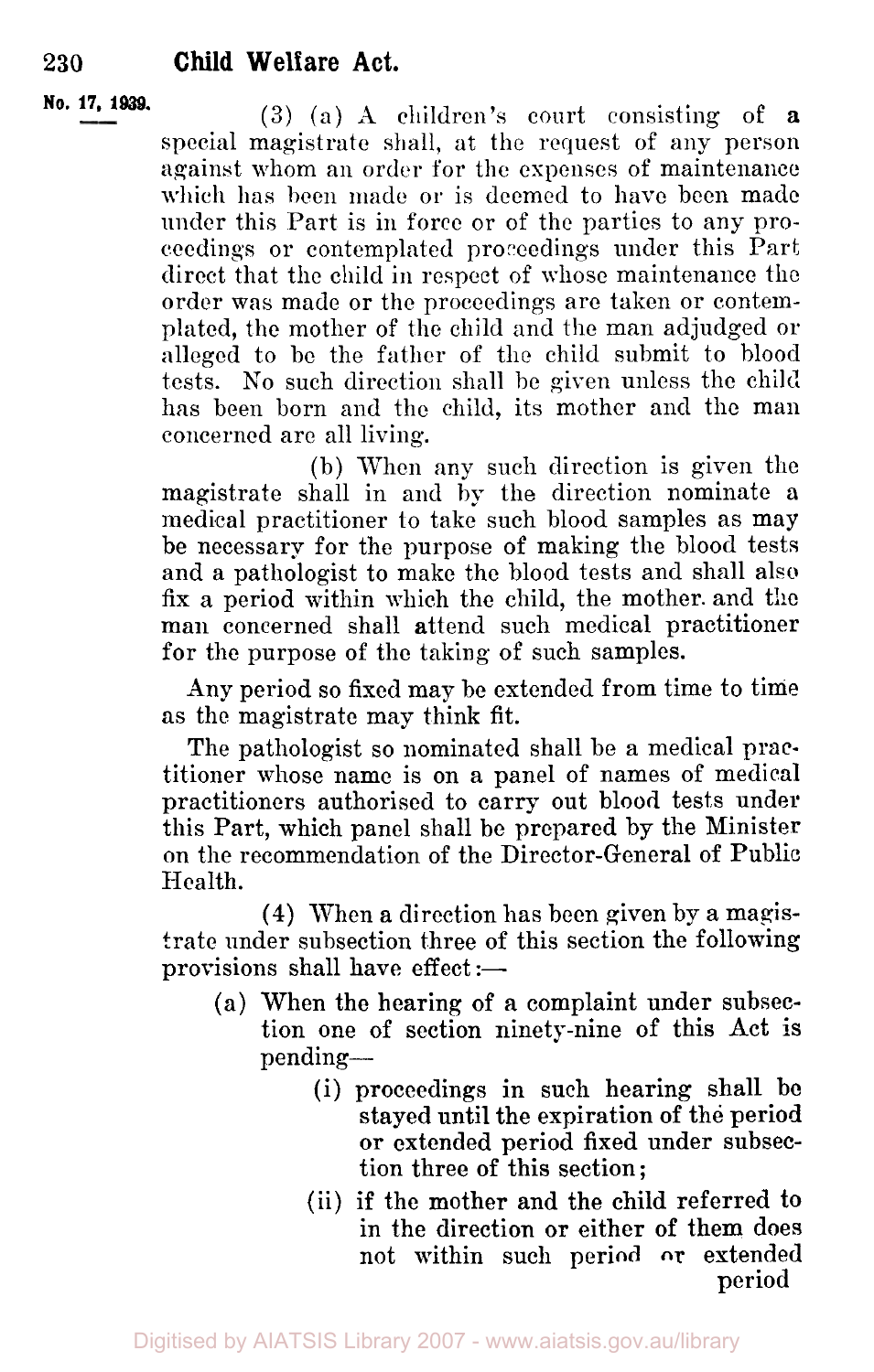period attend the medical practitioner No. 17, 1939. nominated in the direction and permit, him to take blood samples, the complaint shall be dismissed and a further complaint shall not he allowed under section one hundred and thirteen of this Act, unless the mother gives an undertaking to submit herself and the child to blood tests;

- (iii) if the defendant to such complaint does not within such period or extended period attend the medical practitioner nominated in the direction and permit him to take blood samples the complaint shall be set down for hearing.
- (b) Where an order for expenses of maintenance made or deemed to have been made under this Part is in force-
	- (i) if the mother and the child referred to in the direction or either of them do not, within such period or extended period, attend the medical practitioner nominated in the direction and permit him to take blood samples, the order shall, as from the expiration of such period or extended period, be suspended until the direction is complied with by the mother and the child; and if the direction is not so complied with within a reasonable time, the order may be discharged ;
	- (ii) if the person liable under the terms of the order to pay the expenses of maintenance does not, within such period or extended period, attend the medical practitioner nominated in the direction and permit him to take blood samples the direction under subsection three **of**  this section shall lapse.
- (c) The special magistrate may adjourn the proceedings from time **to** time **as** such special magistrate may think fit.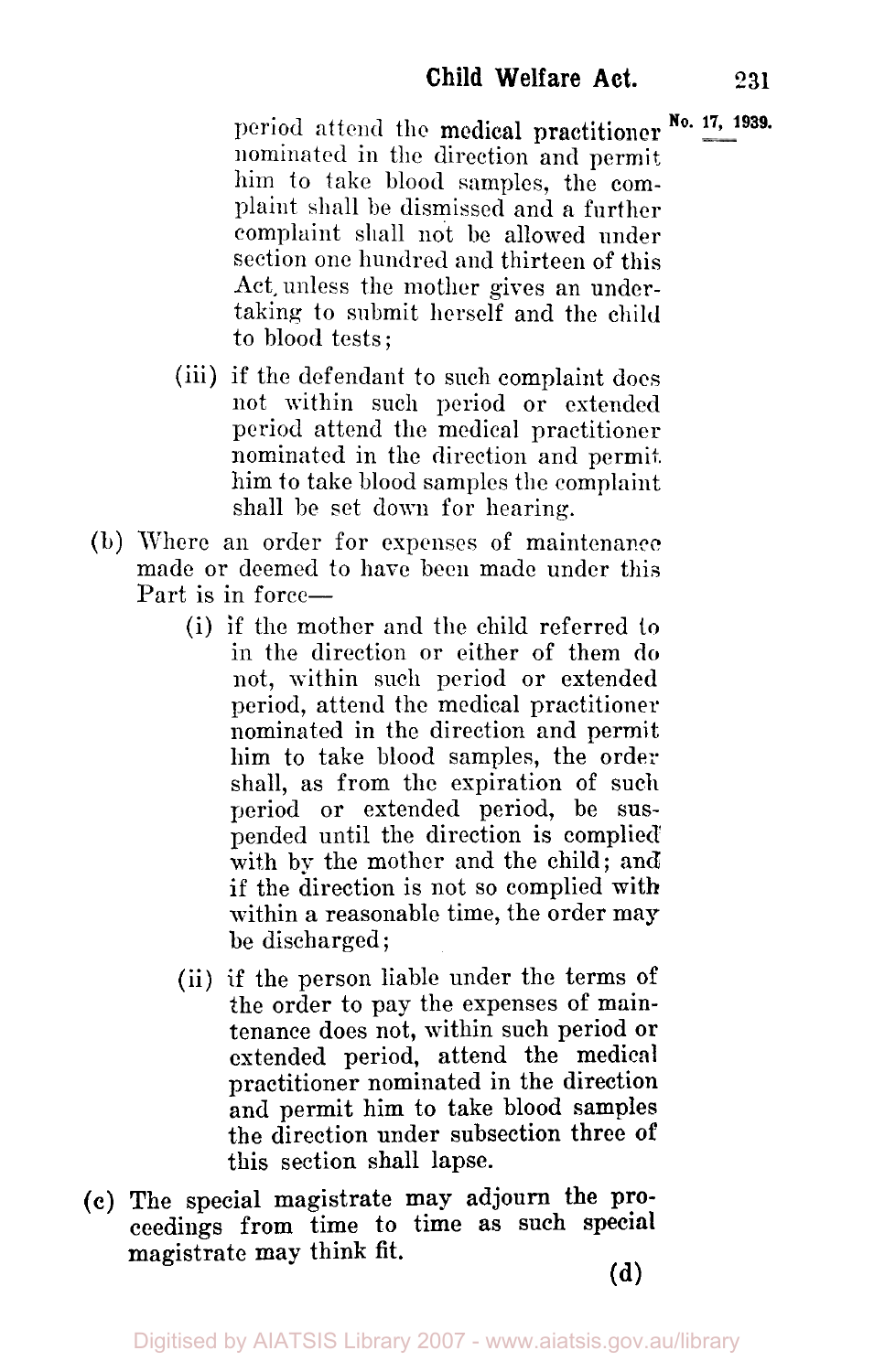**No. 17, 1939.** (d) The fee of the medical practitioner nominated in the direction and the costs and expenses payable in connection with the making of the blood test shall be paid by the person at whose request the direction was given.

> (5) The medical practitioner nominated in a direction given under subsection three of this section shall in the manner and within the time prescribed forward all blood samples taken **by** him pursuant to the direction to the pathologist nominated in the direction.

> The blood tests shall be made by the pathologist nominated in the direction, and the results of such test shall be embodied in a certificate in the prescribed form.

> (6) The certificate given under subsection five of this section shall be forwarded-

- (a) in any case where the direction was given by the Metropolitan Children's Court or by a magistrate exercising jurisdiction within the area named in the proclamation establishing the Metropolitan Children's Court-to the Clerk of the Metropolitan Children's Court :
- (b) in any other case-to the Clerk of Petty Sessions for the district within which the magistrate giving the direction exercises jurisdiction.

The Clerk of the Metropolitan Children's Court or the Clerk of Petty Sessions, as the case may be, shall, within seven days of the receipt by him of the certificate, send a copy of the certificate to the parties concerned.

**(7) A** certificate given under subsection five of this section shall be admissible as evidence in any proceedings under this Part, and shall be evidence of the facts and conclusions stated therein.

(8) The regulations may prescribe all matters necessary or convenient to be prescribed for carrying out or giving effect to this section.

Without prejudice to the generality of the foregoing provision the regulations may prescribe-

- (a) the duties of medical practitioners nominated to take blood samples, in relation to such samples:
- (b) the scale of fees to be paid to medical practitioners so nominated:

(c)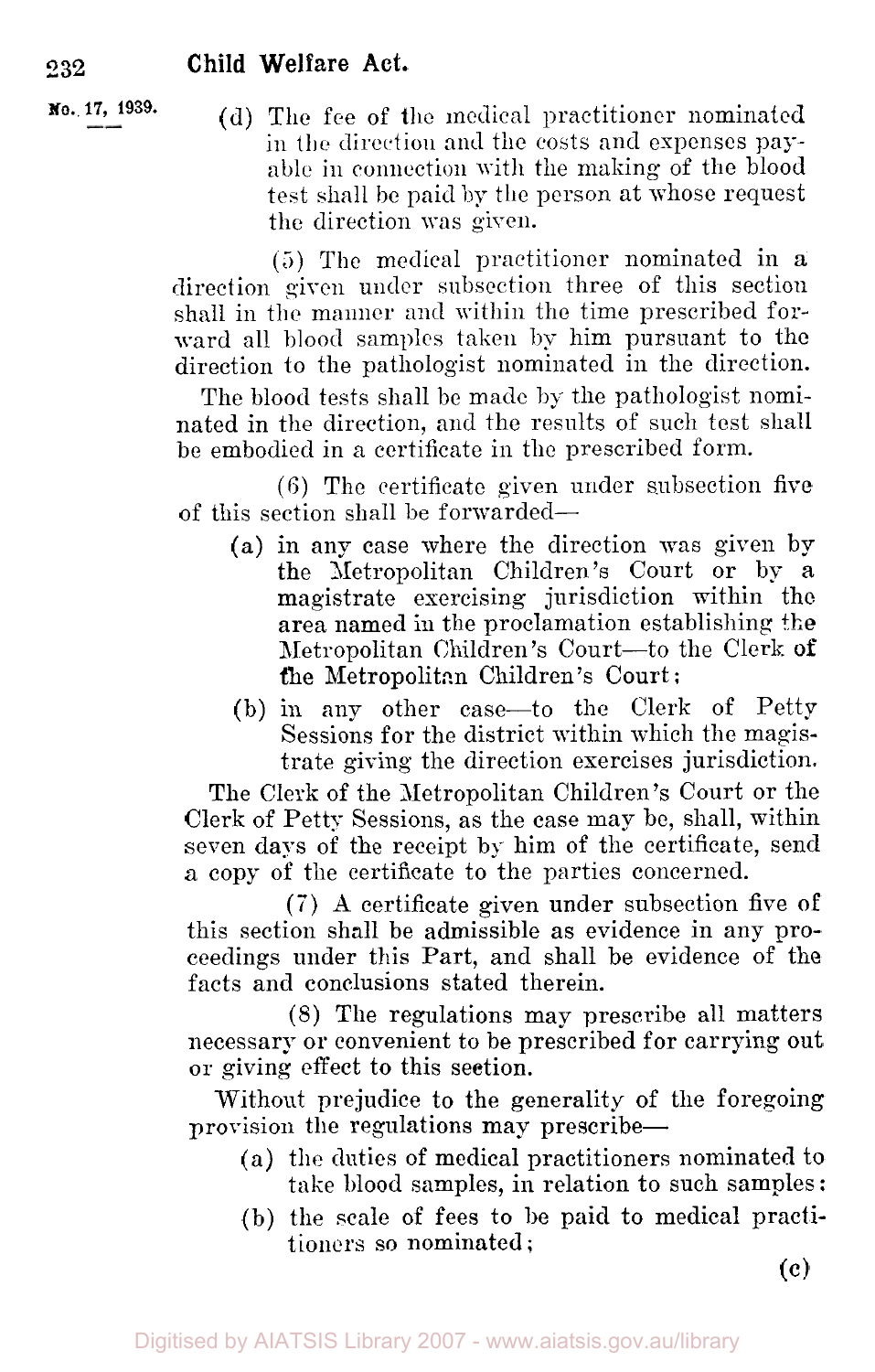(c) the scale of costs and expenses payable in  $\cos^{-1}$  **No. 17, 1939.** nection with the making of the blood test.

**121.** (1) **A** man adjudged to be the father of a child **Annulment**  may make an ex parte application to a magistrate to of order. annul an order for preliminary expenses or expenses of maintenance made or deemed to hare been made under this Part.

(2) If the applicant produces to the magistrate evidence by witnesses on oath, given either orally or on  $a$ ffidavit $-$ 

- (a) showing that evidence material to the question of the paternity of the child is available which was not produced at the time the order was made, and
- (b) disclosing the nature of such evidence and the names and addresses of the witnesses who are to be called to give such evidence,

the magistrate shall, upon such terms as he thinks fit, issue **a** notice directed to all persons to be affected thereby, calling upon them to show cause why the order should not be annulled.

*(3)* Where the person to whom such notice is directed is living elsewhere than in New South Wales the magistrate shall state a time for the hearing which will allow the person to whom the notice is directed to attend, regard being had to the distance of the place of residence from the place fixed for the hearing.

**(4)** An application under this section shall be heard and determined by a magistrate sitting as and constituting a children's court at a place agreed upon by the parties or at the place where the order, the subject of the application was made.

*(5)* The court shall entertain an application to annul an order notwithstanding that the applicant is **in**  default in complying therewith.

(6) The court shall receive and consider the evidence recorded at the original hearing or on **appeal**  as well as the fresh evidence submitted.

*(7)* If at the conclusion of the evidence in **chief**  submitted by the applicant, no fresh evidence material to the question of paternity has been produced, the application shall be dismissed.

(8)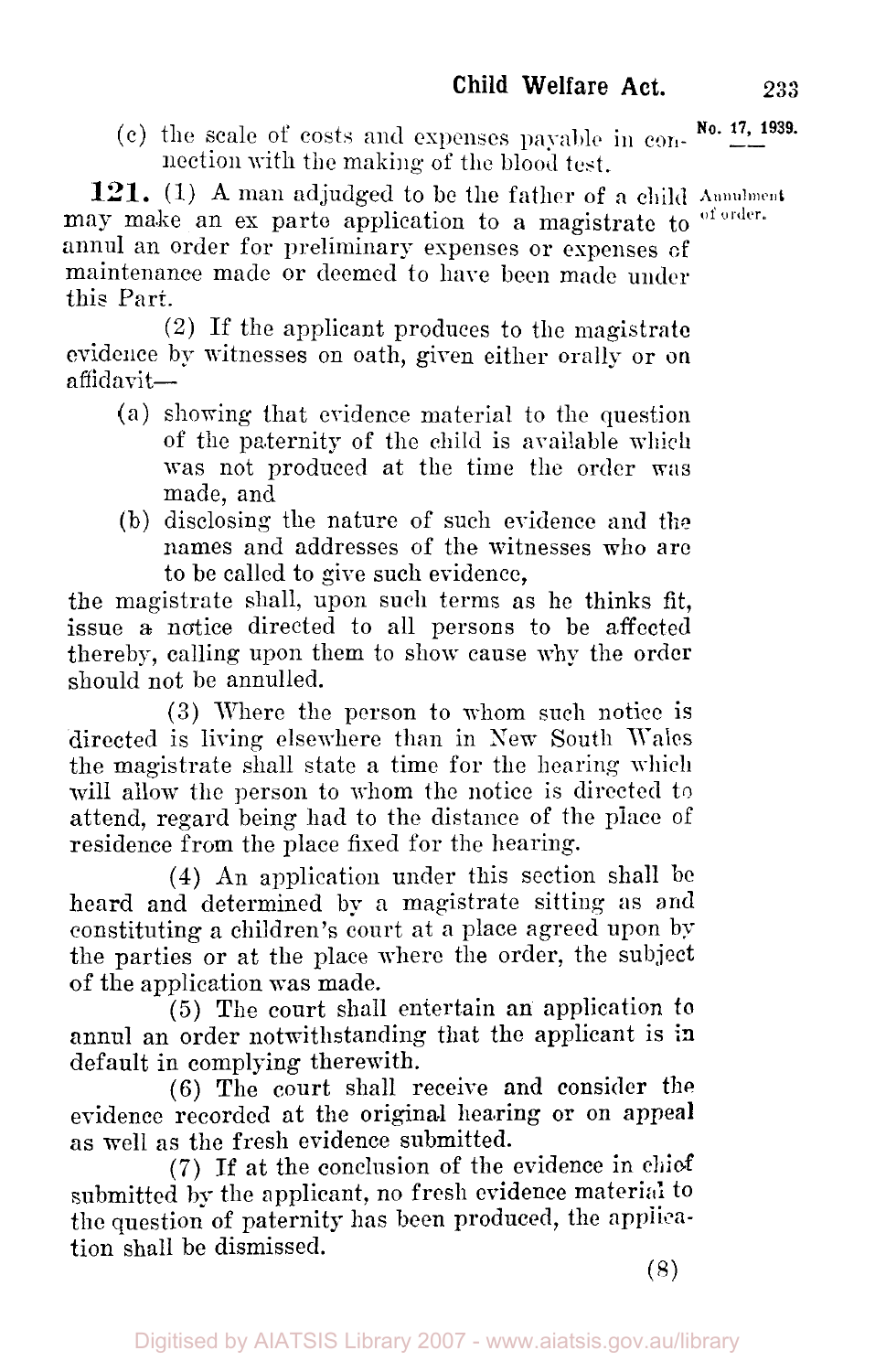**No. 17, 1939.** (8) At the hearing the onus shall be upon the applicant to prove that he is not the father of the child.

> **(9)** If the court finds that the applicant is not the father of the child such court shall so declare and annul the said order; otherwise the application shall be dismissed.

> (10) If the order be annulled the defendant shall **be** released from payment of any amount due and unpaid under the order, but shall not be entitled to recover from any person any amount paid under and by virtue of the order.

> (11) If the order be annulled the annulment shall not otherwise affect the previous operation of the order or anything duly suffered or done thereunder.

Appeals. **122.** (1) Any person affected by any order or varied Act No. 21. order of a court or by the annulment of any order or by Act No. 21, order of a court or by the annulment of any order or by 1923, s. 91, the dismissed of a complement or the great dismissed or *1923, s. 91.* the dismissal of a complaint or the grant, dismissal **or**  refusal by a court of any application under this Part may appeal in the manner provided by Part V of the Justices Act, *1901,* and the provisions of that Part, so **far** as not inconsistent with this Act, shall mutatis mutandis apply to and in respect of such appeal.

> **(2)** Where an order is made by the court at any place, and a district court is held nearer to that place than a court of quarter sessions and an appeal is made to a court of quarter sessions the appellant may include in the notice of appeal a request that the appeal be heard and determined at the place appointed for the holding **of**  such district court, and in such case the appeal-

- **(a)** shall be heard and determined by the judge **of**  the district court sitting as a chairman of quarter sessions ;
- (b) shall be set down for hearing at the place appointed for the holding of the district court **as**  soon as practicable after the expiration of fourteen days after the day upon which the notice **of**  appeal was given.

**(3)** W7here an order is made before birth respecting the paternity of a child, and the party affected **by** the order gives notice of intention to appeal to *a* court **of** quarter sessions, and desires that the appeal shall not

**be**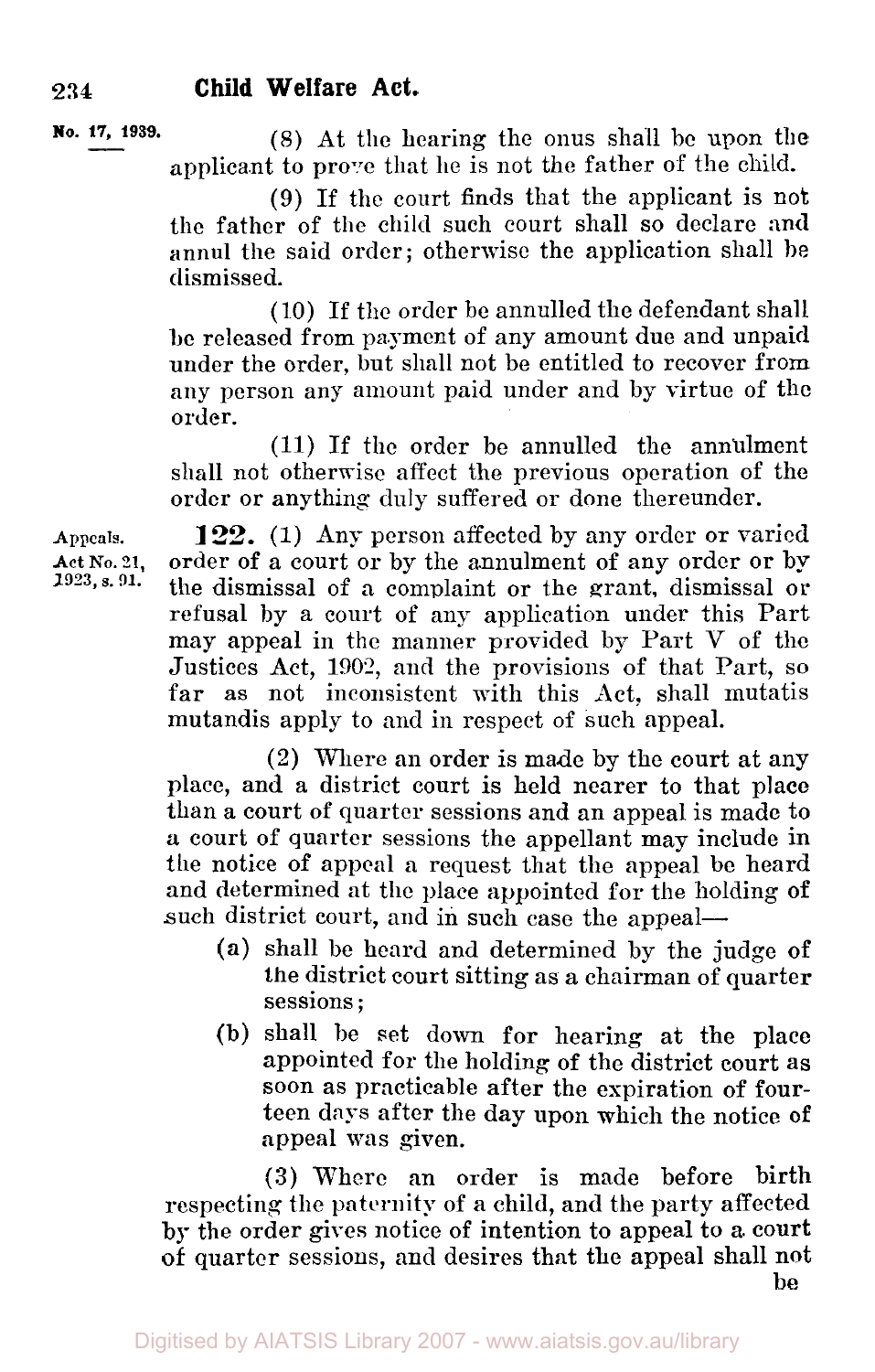be heard before the birth of the child, such party shall No. 17, 1939. state his desire in the notice, **and** in such case the appeal shall be heard at the first court of quarter sessions held after a period of one month from the birth has elapsed, or at any court of quarter sessions succeeding such first held court and to which the hearing is postponed, but no appeal shall in such case be heard earlier than such first held court.

(4) At the request of either party the child shall be produced in court.

*(5)* Where any order has been made ex parte under section one hundred and eighteen of this Act the defendant may appeal as in this section provided, at **any**  time within twenty-one days-

- (a) of the time when the fact of such order having been made first came to his knowledge;
- (b) after his return to Sew South Wales, if he were absent from that State when the fact of such order having been made first came to his knowledge.

The onus of proving such times shall lie upon the **defendant.** 

123. (1) Sections sixty-one, sixty-two, sixty-four, Application sixty-five, sixty-six, sixty-eight, sixty-nine, seventy,  $_{\text{Act, No. 27}}^{\text{of Justices}}$ seventy-one, serenty-four, seventy-five, seventy-six, 1902. seventy-seven, seventy-eight, seventy-nine, eighty, eighty- cf. Act No. one, eighty-two, eighty-three, eighty-four, eighty-five, **s. 94.**  eighty-seven, eighty-nine, ninety, ninety-two, ninety-three, ninety-four, ninety-five, ninety-six, ninety-seven, ninetyeight, ninety-nine, one hundred and thirty-four, one hundred and thirty-five, one hundred and thirty-six, one hundred and thirty-seven, one hundred and thirty-eight, one hundred and thirty-nine, one hundred and forty, one hundred and forty-one, one hundred and forty-two, one hundred and forty-three, one hundred and forty-four, one hundred and forty-five, and one hundred and fifty-three of the Justices Act, 1902, shall mutatis mutandis **apply**  to proceedings under this Part **of** this Act, so far as such sections are not inconsistent with such Part **or** the Deserted Wives and Children Act, 1901-1939 :

Provided that subsection two of section eighty-two **of**  the Justices Act, 1902, shall not affect the provisions relating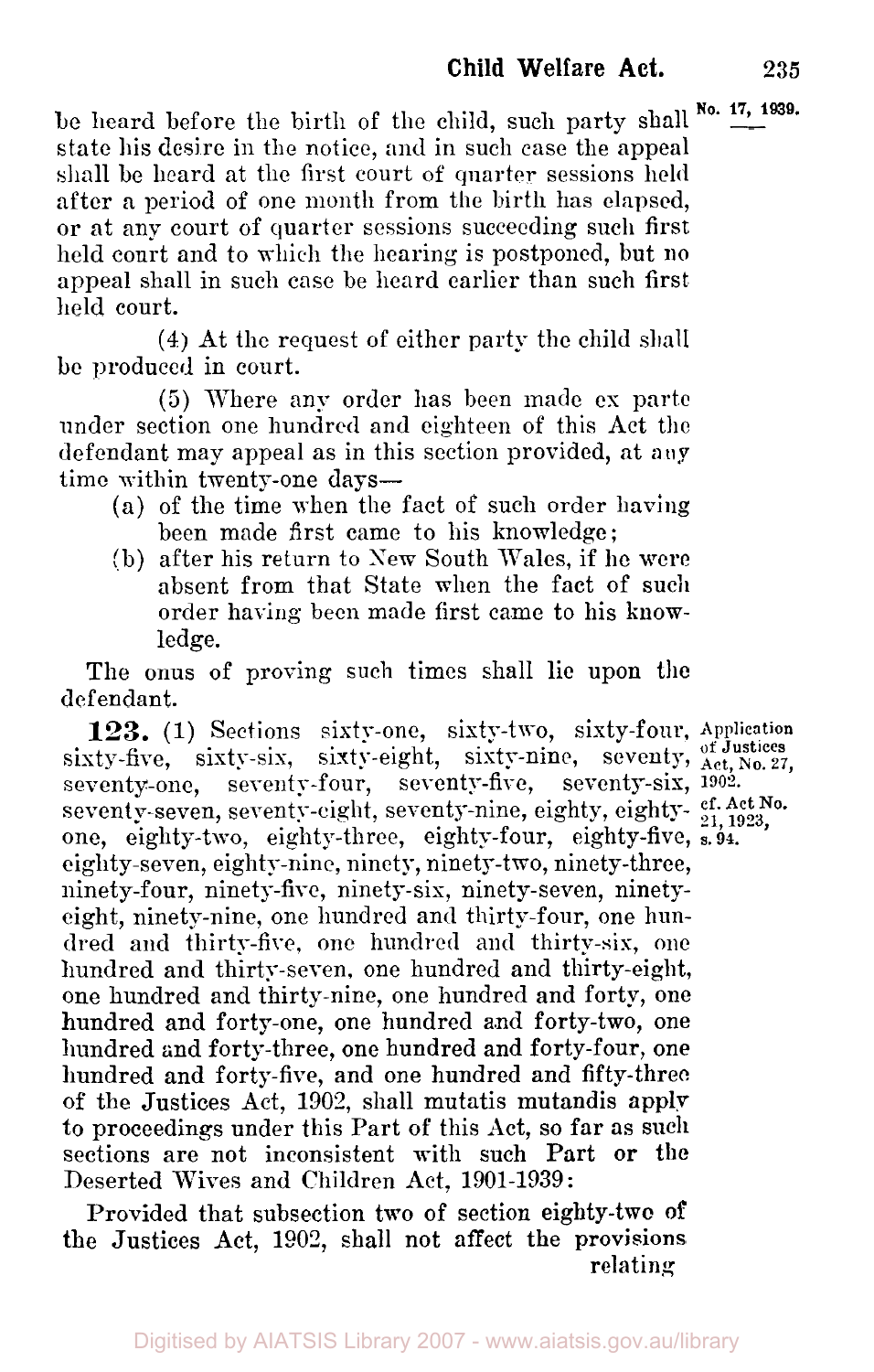- 
- (c) that any child or young person is or was a ward  $N_0$ .  $\frac{17}{17}$ , 1939. or has been committed to or is an inmate of any institution, shelter, depot, home or hostel; or
- (d) that any person is a foster parent; or
- (e) that any person is an officer;

shall be prima facie evidence of the facts alleged.

under the age of eight years can be guilty of any offence. *responsibility*. **126.** It shall be conclusively presumed that no child **Age of** 

**127.** (1) Sentence of death shall not be pronounced Punishment on or recorded against a person under the age of of capital off of recorded against a person under the age of offences—<br>eighteen years, but in lieu thereof the court shall sentence children and him to imprisonment for life with hard or light labour.

Notwithstanding anything contained in the Crimes Act, cf. *Ibid.*  1900, the provisions of section four hundred and forty- **s.** *52.*  two of that Act shall not be in force with respect to the sentence referred to in this subsection.

**(2)** The provisions of this section shall apply where the person charged is over the age of eighteen years if, at the time of the commission of the offence, the person charged had not attained the age of eighteen years.

**128.** The words "conviction," "sentence" and "im- *Use* of prisonment" shall cease to be used in relation to children pressions and young persons dealt with summarily, and any refer- to cease. ence in any enactment to a person convicted, a conviction,  $\frac{cf. Ibid.}{s. 59 (1)}$ . **a** sentence or imprisonment shall, in the case of a child or young person, be construed as a reference to *a* person found guilty of an offence, a finding of guilt, an order made upon such a finding or a detention as the case may  $he.$ 

**129.** (1) Where an order to pay maintenance for the **Power** to support of a child or for the use of a wife and the support  $\frac{divert}{ment}$ of a child has been made under the Deserted Wives and existing Children Act, 1901-1939, or where an order to pay pre- Director. liminary expenses or maintenance for the support of an illegitimate child or maintenance for the support of *a*  child has been or is deemed to have been made under this Act. and-

**(a)** monetary assistance is being or has been **given**  under this Act or any Act repealed by this Act in respect of any such child; or

**(b)** 

*cf. 23 Geo V. c* **12, s. 50.**  young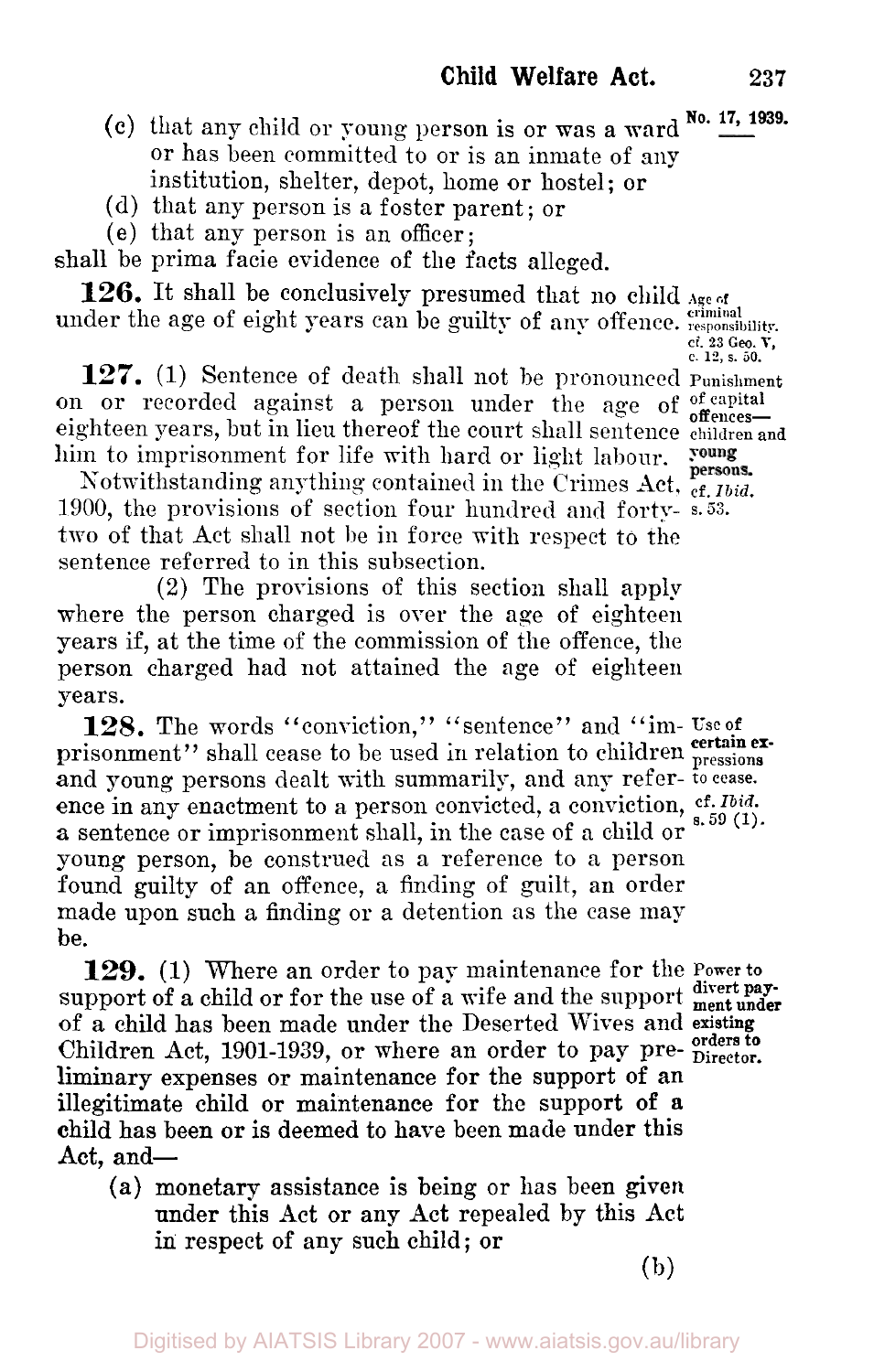**Ro.** 17, 1939. relating to periodical payments under such Part, or to amounts ordered to be paid under sections ninety-six, one hundred and two, and one hundred and five of this Act.

> (2) **A** magistrate or court for the purpose of **dealing** with **proceedings** under sections ninety-five ninety-nine **and** one hundred and fire of this Act, and for the purpose of procuring the evidence of any person able to give evidence in corroboration in some material particular of the allegation in a complaint as to the paternity of any child, shall have all the powers of a justice or justices under sections sixty-one, sixty-six, and seventyone of the Justices **Act,** 1902, and the provisions of sections sixty-two and sixty-four of that Act shall, mutatis mutandis, apply to the forms of any summons or warrant issued **by** the magistrate or court under this Part.

Costs. **cf. Act** *SO.*  **s.**  $25.$ 

**124.** In any order under this Part the court may order the payment of such costs by such persons, being parties to the proceedings, as it thinks fit.

#### PART XVII.

PROCEDURE, PENALTIES **AND GENERAL** PROVISiONS.

**125.** (1) In the absence of proof to the contrary, the authority of the Minister or any officer to do any act or to take any proceedings shall be presumed. Authority of **Minister presumed.** 

(2) At the hearing of any complaint, application, proceeding or information against any child or young person or of any appeal in respect thereof, the Minister or any officer authorised in that behalf by the Minister shall be entitled to appear and to be heard. *No* 11, **s.** *65,* 

> **(3)** An averment in any complaint or information made or laid under this Act-

- (a) that any proclamation or regulation has been published in the Gazette; or
- (b) that any officer has been appointed, authorised or directed by the Minister as stated in the averment; or

*(c)* 

**Averments.** 

Right to **appear.**  2 Geo. V,  $(Qld.)$ .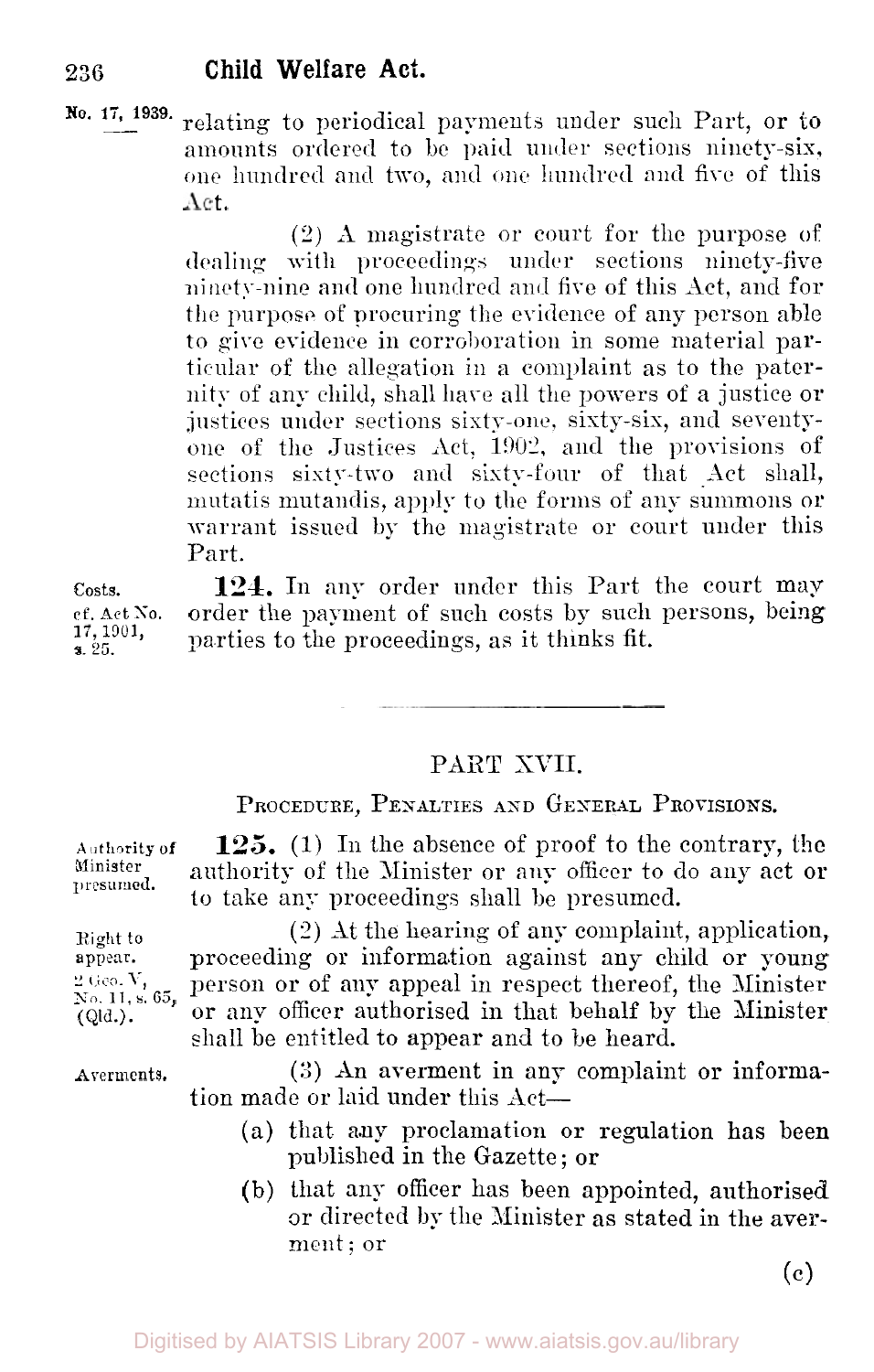**No. 17, 1939.** 

- (b) accommodation and maintenance has been or is being provided for any such child or for its mother in a hostel for expectant and nursing mothers ; or
- (c) any such child has been committed to an institution or provided with accommodation and maintenance at any home, hostel, shelter or depot,

any officer authorised by the Minister in that behalf may apply to the court to vary the order.

**(2)** Upon notice of this application being given to such persons and in such manner as the court shall direct, the court may make such order as it thinks fit for variation of the order in so far as it relates to the receipt or disbursement of moneys payable under the order.

**(3)** In any case in which an order may be varied under subsection one of this section, the person who, under the terms of the order, is entitled to any moneys received thereunder may give to the Director an authority in or to the effect of the form in the Second Schedule to this Act, directed to the person who by the order is appointed to receive moneys paid thereunder, to pay to the Director on behalf of the Minister all moneys then held or thereafter received in pursuance of the order.

**(4)** The Director shall lodge the authority or cause the same to be lodged with the officer to whom it is directed.

*(5)* The officer to whom the authority is directed shall register the same with his records relating to the order.

(6) From the date of such lodgment of the authority and until the authority is cancelled by written notice from the Minister or any officer authorised by the Minister in that behalf, any payment made in accordance with such authority by the officer to whom the authority is directed, shall be a sufficient discharge for such officer.

*(i)* In any case where an authority has been **lodged** in pursuance **of** subsection four **of** this section, the person who signed such authority shall not be entitled, except with the consent of the Minister or any officer authorised by the Minister in that behalf to waive payment of or allow credit for, any amount due and unpaid under the **order.**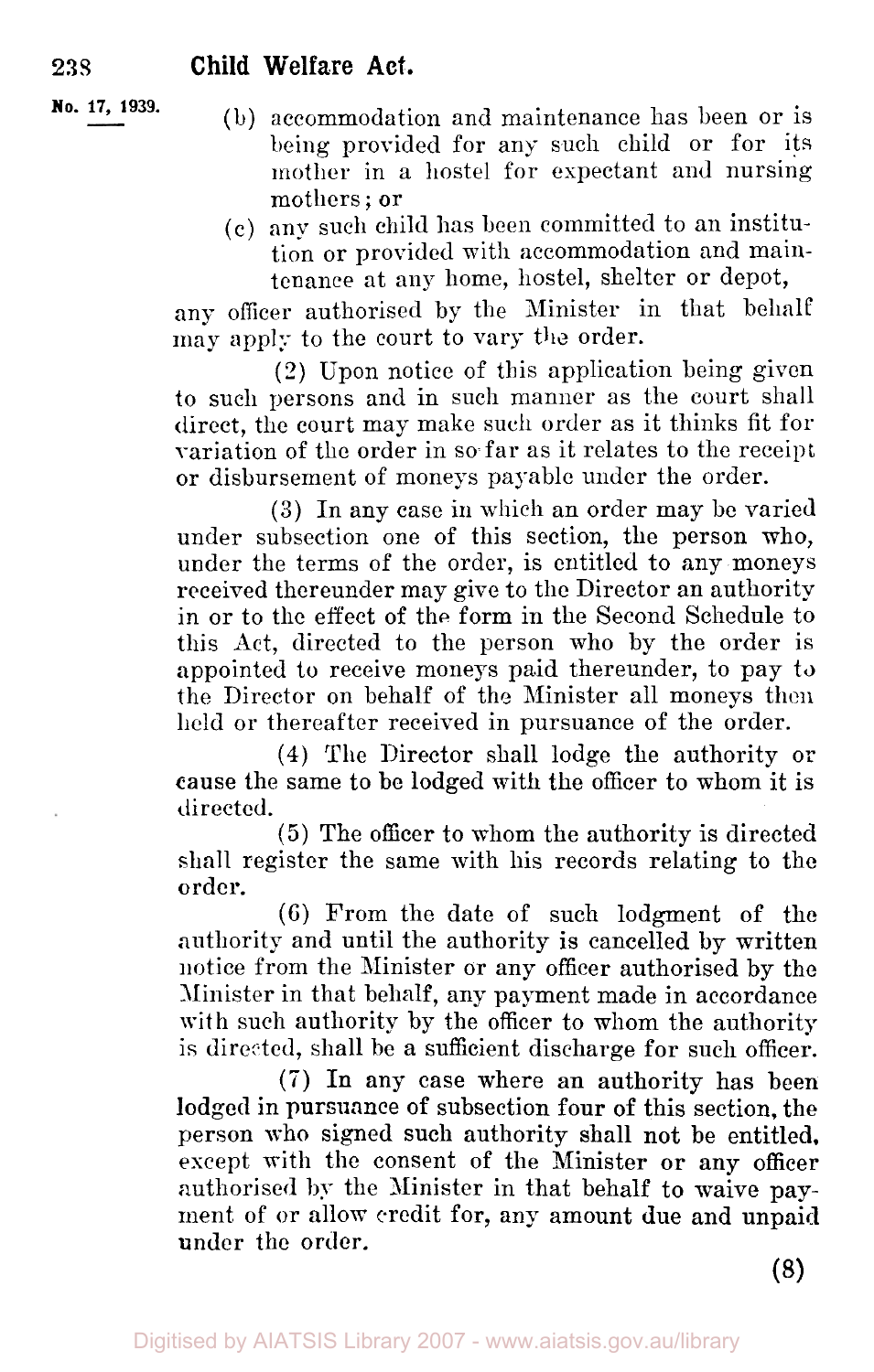$\frac{1}{2}$  (8) Any authority to pay money to the Secre-<sup>No. 17, 1939.</sup> tary, Child Welfare Department, given before the commencement of this Act, and still in force at such commencement, which could validly have been given if this section had been in operation at the time such authority was given, is hereby validated, and shall have effect according to its tenor as if given under this section notwithstanding that it is not in or to the effect of the form in the Second Schedule.

As from such commencement the authority shall **be**  deemed to be an authority to pay money to the Director, on behalf of the Minister.

an offence against this Act in respect of **a** child or young **of age.**  person who is alleged in the charge to be under any specified age and the child or young person appears to the court to be under that age, such child or young person shall be deemed to be under that age unless the contrary is proved. **130.** Where a person is charged before a court with **Presumption** 

**131.** (1) Where in any proceeding against any person **Evidence** of for an offence against this Act the child in respect of children of whom the offence is alleged to have been committed, or **constant No.** any other child of tender years who is tendered as a 2<sup>1</sup>, 1923, a. witness, does not in the opinion of the court understand **110.**  the nature of an oath, the evidence of such child map be received though not given upon oath if in the opinion of the court such child is possessed of sufficient intelligence to justify the reception of the evidence, and understands the duty of speaking the truth.

(2) The evidence of such child, though not given on oath, but otherwise taken and reduced into writing **as** a deposition, shall be deemed to **be** a deposition to all intents and purposes.

**(3)** No person shall be convicted of the offence charged unless the testimony admitted by virtue of this section, and given on behalf of the prosecution, is corroborated **by** some other material evidence in support thereof implicating the accused.

aforesaid, and who gives false evidence, shall be liable, if found guilty in a summary manner by a court, to be dealt with in accordance with section eighty-three of this Act, **(4) Any** child **whose** evidence is received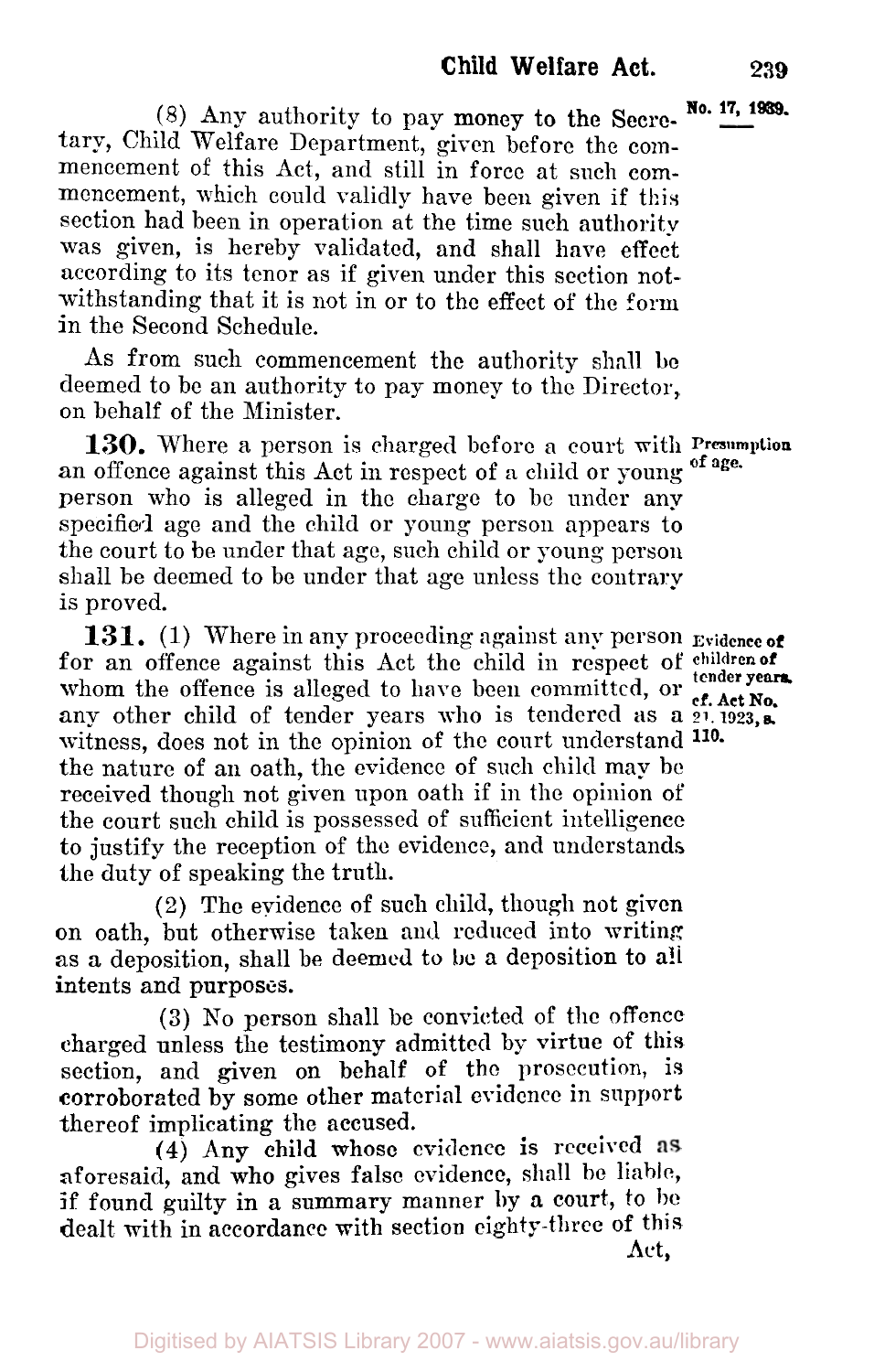Act, but no prosecution shall be instituted under this section without the leave of the court before which such **No. 17, 1939.**  evidence was given.

> (5) Where a justice is satisfied by the evidence of a medical practitioner that the attendance before **a**  court of any child in respect of whom an offence against this Act is alleged to have been committed mould be injurious or dangerous to its health, the justice may take in writing the statement of such child in pursuance of section four hundred and six of the Crimes Act, 1900, as if the child were dangerously ill, whereby his evidence would probably be lost if not forthwith taken.

> (6) Where in any proceedings with relation to an offence against this Act the court is satisfied by the evidence of a medical practitioner that the attendance before the court of any child in respect of whom the offence is alleged to have been committed would be injurious or dangerous to its health, any deposition taken under section four hundred and six of the Crimes Act, 1900, or any statement of the child taken under this section, may be read in evidence, and shall have effect in like manner as if it were proved that the child mere so ill as not to be able to travel, or (in the case of any such statement) that there was no reasonable probability that the child would ever be able to travel or give evidence; but the same conditions shall apply as in the case of the reception of evidence under subsections one, two, three and four of this section.

> **(7)** Where in any proceedings with relation **to**  an offence against this Act the court is satisfied by the evidence of a medical practitioner that the attendance for the purpose of giving evidence before the court of any child in respect of whom the offence is alleged to have been committed would be injurious **or** dangerous to its health, and it is further satisfied that the evidence of the child is not essential to the just hearing **of** the case, the case may be proceeded with and determined in the absence of the child.

**Offences.** 

**Act** *So.* **21, 1923, s. 104.** 

**133. (1) Any** person guilty of an offence against this Act shall be liable, upon summary conviction before a court, unless some other penalty or punishment is expressly prorided, to a penalty not exceeding one hundred pounds or to imprisonment for twelve months or to both penalty and imprisonment.

**(2)**